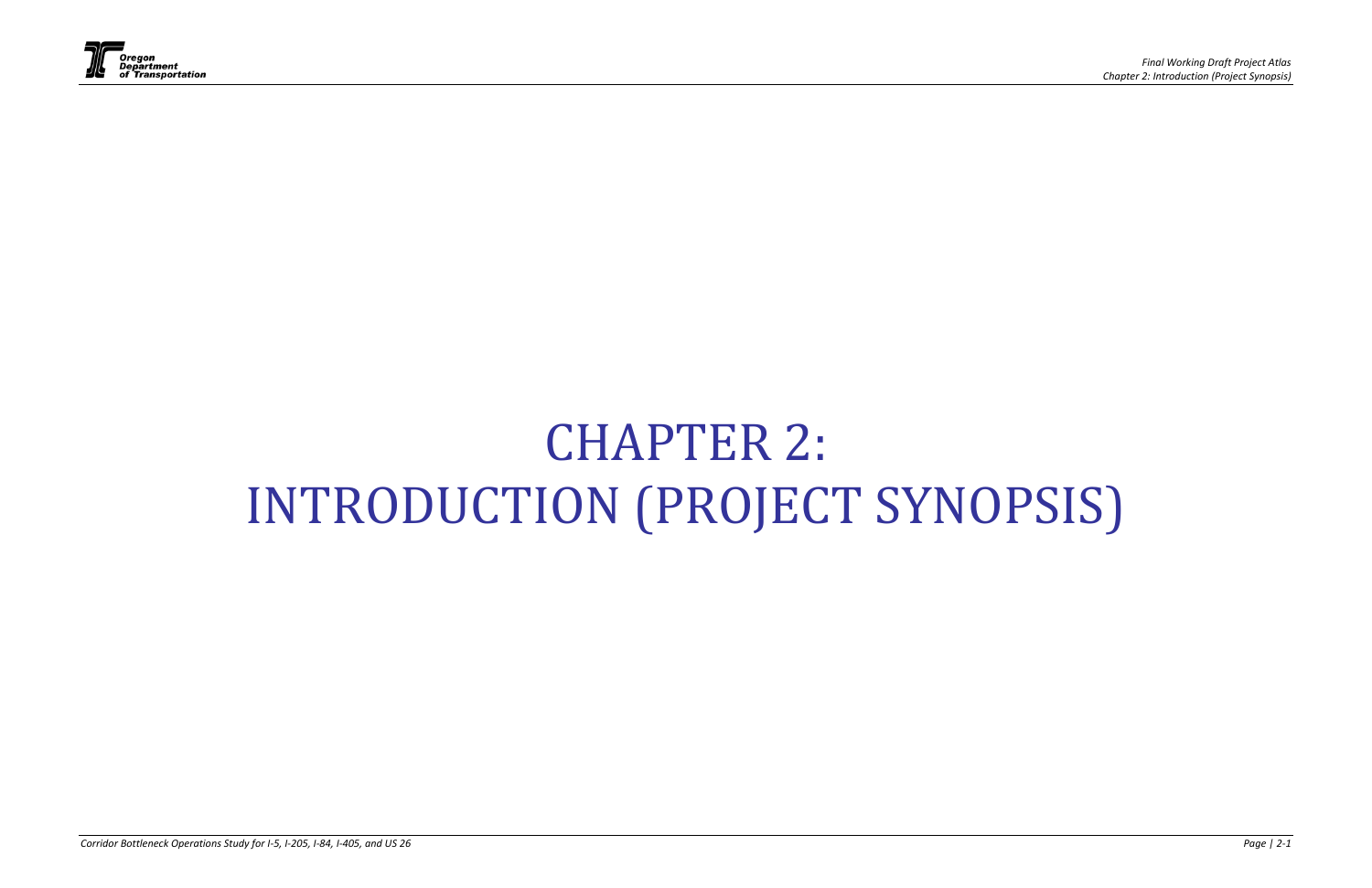

This page intentionally left blank.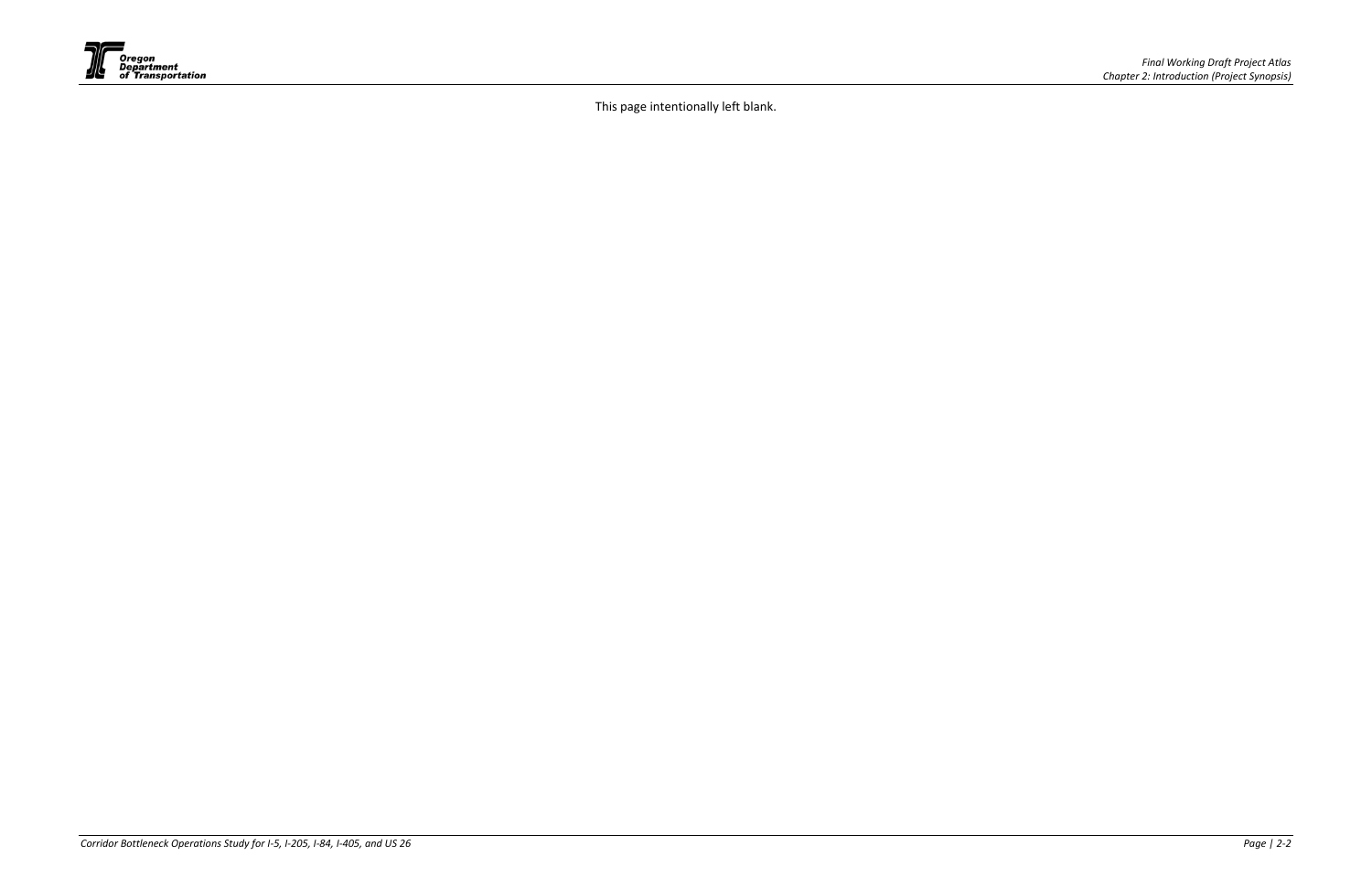

## **Chapter 2: Introduction (Project Synopsis)**

The Project Atlas identifies bottleneck locations along the five metro area corridors (I‐5, I‐205, I‐84, I‐405 and US 26) and correlate locations of congestion with recommended projects. This study is in response to Federal Highway Administration (FHWA) Localized Bottleneck Reduction (LBR) program. The LBR program focused on relieving recurring bottlenecks (as opposed to non‐recurring bottleneck causes) and the operational influences that cause them. The primary purpose is to improve safety and operations at these bottlenecks. This new approach is to seek cost‐effective and small‐scale improvements to the existing system. The projects recommended are not capacity improvements.

 $\bullet$ Bottleneck analysis, evaluation, screening, and selection of solutions:

<span id="page-2-0"></span>The development of this Project Atlas consists of three steps:

• Corridor‐level reconnaissance:

This step consisted of corridor‐level reconnaissance to provide the foundation for specific investigation to identify and validate bottleneck activity and causes.

This step focused primarily on design and operations. Bottlenecks were analyzed and potential solutions were developed, evaluated, and screened by an expert multidisciplinary design panel.

•Refinement of solutions:

> The final step involved <sup>a</sup> more thorough operations and design evaluation of potential solutions deemed feasible by the screening panel. The detailed evaluation and refinement included traffic modeling to assess various performance measures, then assessment of project feasibility.

Projects were selected as providing the best value of benefits and cost (primarily \$1 million to \$20 million range). It should be noted, however, that traffic volumes on these highways are very high, particularly during the peak commute hours, and because these operational improvements do *not* add capacity, the benefits achieved will likely be moderate and incremental. Insofar as bottlenecks along these corridors often meter traffic flow, reducing the queuing and delay at <sup>a</sup> specific bottleneck may allow more traffic to pass through and move the bottleneck further downstream. Notwithstanding these occurrences, the proposed projects will alleviate congestion at identified bottlenecks, particularly on the peak commute shoulders, and enhance safety by improving the weaves and merges that occur at interchanges.

#### 2.1Study Area

The study area consists of five corridors in the Portland metropolitan area (see **[Figure](#page-2-0) 2‐1**): I‐5, I‐205, I‐84, I‐405, and US 26. The I‐5 corridor is bounded on the north by the Marquam Bridge (approximately milepost 300) and on the south by the Boones Bridge (approximately milepost 283) in Wilsonville. The I‐205 corridor is bounded on the north by Airport Way (approximately milepost 25) and on the south by the I‐5 interchange in Tualatin (approximately milepost 0). The I‐84 corridor is bounded on the west by I‐5 and on the east by 257<sup>th</sup> Avenue. The I-405 corridor is bounded on the north and south by I-5. The US 26 corridor is bounded on the west by OR 47 and on the east by I‐405. The study areas for each corridor includes the roadway mainline as well as the ramp merge/diverge locations. This project does not include evaluation of ramp terminals or other parallel roadway facilities.

#### 2.2Bottleneck Identification Methodology

The bottleneck identification analysis included in Phase 1 of this project is intended to provide spatial and temporal evaluation of freeway operations along each of the freeway corridors and to help correlate locations of congestion with potential mitigation measures. For this study, the term bottleneck was used to identify corridor operations that result in <sup>a</sup> speed of 35 miles per hour or less across all lanes. There were two tiers of analysis used to identify bottlenecks.

### **Figure 2-1: Study Area Corridors**



The first tier of analysis included <sup>a</sup> corridor‐level reconnaissance utilizing loop detector data from the Portland Oregon Regional Transportation Archive Listing (PORTAL), historical crash data (5 years) from ODOT's Online Crash Database, and <sup>a</sup> review of Oregon Highway Plan (OHP) mobility standards as they relate to the current operations of each facility. The PORTAL data is used to identify bottleneck locations for a typical weekday commute during the AM and PM peak periods.

The second tier of bottleneck analysis included validation of the PORTAL observations by means of existing documentation, or further investigation in the form of ODOT video camera footage, field travel time data, and traffic volume collection (to determine saturation flow rates). After validation, the bottleneck locations, activation and deactivation times, duration, and average queue lengths were verified and translated to graphics to combine and visually assess correlations between crash frequency and lane geometry on the facilities. More detailed methodology is identified in **Technical Memoranda 1 and 2**, <sup>a</sup> copy of which is included in **Appendix A**.